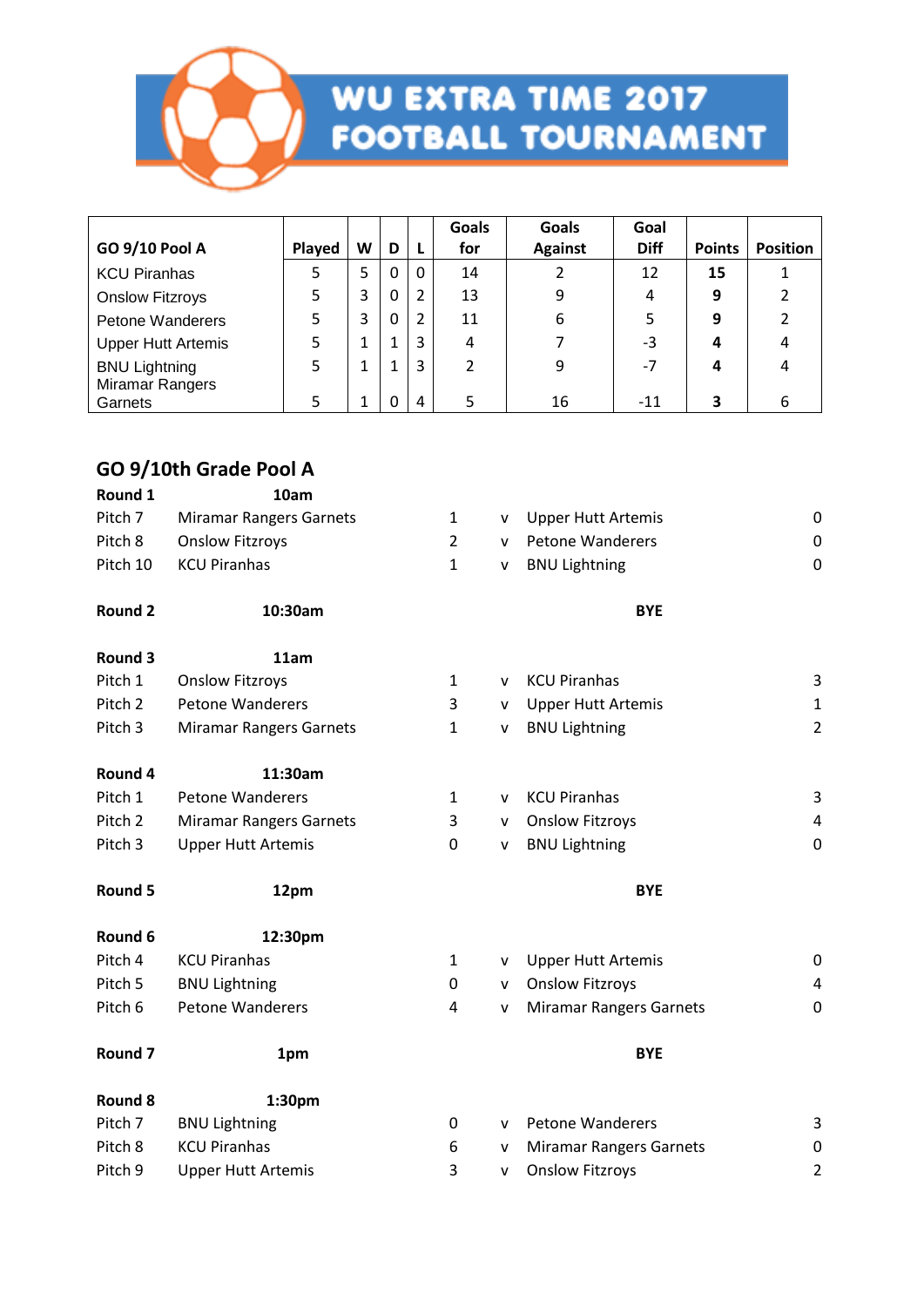

## **WU EXTRA TIME 2017<br>FOOTBALL TOURNAMENT**

|                               |        |   |   |   |                  | Goals          | Goal        |               |                 |
|-------------------------------|--------|---|---|---|------------------|----------------|-------------|---------------|-----------------|
| <b>GO 9/10 Pool B</b>         | Played | W | D | L | <b>Goals for</b> | <b>Against</b> | <b>Diff</b> | <b>Points</b> | <b>Position</b> |
| <b>Miramar Rangers Pearls</b> |        | 5 | 0 | 0 | 22               | 0              | 22          | 15            |                 |
| <b>KCU</b> warriors           |        | 3 | 1 | 1 | 10               |                | 8           | 10            |                 |
| <b>WU Frenzy</b>              |        | 3 | 0 |   | 17               | 8              | 9           | 9             |                 |
| <b>Upper Hutt Bia Kratos</b>  |        | 2 |   |   | 12               |                |             |               | 4               |
| Petone White                  |        |   | 0 | 4 |                  | 19             | $-17$       | 3             |                 |
| <b>BNU Snowflakes</b>         |        | 0 |   | 5 |                  | 28             | $-27$       |               |                 |

#### **GO 9/10th Grade Pool B**

| Round 1            | 10am                          |                | <b>BYE</b>   |                               |              |  |  |  |  |  |
|--------------------|-------------------------------|----------------|--------------|-------------------------------|--------------|--|--|--|--|--|
| Round 2            | 10:30am                       |                |              |                               |              |  |  |  |  |  |
| Pitch 7            | <b>WU Frenzy</b>              | 3              | $\mathsf{v}$ | Upper Hutt Bia Kratos         | 0            |  |  |  |  |  |
| Pitch 8            | <b>BNU Snowflakes</b>         | 0              | v            | Petone White                  | $\mathbf{1}$ |  |  |  |  |  |
| Pitch 10           | <b>Miramar Rangers Pearls</b> | $\overline{2}$ | v            | <b>KCU</b> warriors           | 0            |  |  |  |  |  |
| Round 3            | 11am                          |                |              |                               |              |  |  |  |  |  |
| Pitch 6            | <b>BNU Snowflakes</b>         | 0              | v            | <b>Miramar Rangers Pearls</b> | 8            |  |  |  |  |  |
| Pitch 7            | Petone White                  | 0              | v            | Upper Hutt Bia Kratos         | 4            |  |  |  |  |  |
| Pitch 8            | <b>WU Frenzy</b>              | 0              | v            | <b>KCU</b> warriors           | 4            |  |  |  |  |  |
| Round 4            | 11:30am                       |                |              | <b>BYE</b>                    |              |  |  |  |  |  |
| <b>Round 5</b>     | 12pm                          |                |              |                               |              |  |  |  |  |  |
| Pitch 1            | Petone White                  | 0              | v            | <b>Miramar Rangers Pearls</b> | 6            |  |  |  |  |  |
| Pitch <sub>2</sub> | <b>WU Frenzy</b>              | 8              | $\mathsf{v}$ | <b>BNU Snowflakes</b>         | 0            |  |  |  |  |  |
| Pitch 3            | Upper Hutt Bia Kratos         | 0              | v            | <b>KCU</b> warriors           | $\mathbf 0$  |  |  |  |  |  |
| Round 6            | 12:30pm                       |                |              |                               |              |  |  |  |  |  |
| Pitch 1            | <b>Miramar Rangers Pearls</b> | 3              | v            | <b>Upper Hutt Bia Kratos</b>  | 0            |  |  |  |  |  |
| Pitch 2            | <b>KCU</b> warriors           | 3              | $\mathsf{v}$ | <b>BNU Snowflakes</b>         | 0            |  |  |  |  |  |
| Pitch 3            | Petone White                  | $\mathbf{1}$   | v            | <b>WU Frenzy</b>              | 6            |  |  |  |  |  |
| Round <sub>7</sub> | 1pm                           |                |              | <b>BYE</b>                    |              |  |  |  |  |  |
| Round 8            | 1:30pm                        |                |              |                               |              |  |  |  |  |  |
| Pitch 10           | <b>KCU</b> warriors           | 3              | v            | Petone White                  | 0            |  |  |  |  |  |
| Pitch 11           | <b>Upper Hutt Bia Kratos</b>  | 8              | v            | <b>BNU Snowflakes</b>         | $\mathbf{1}$ |  |  |  |  |  |
| Pitch 12           | Miramar Rangers Pearls        | 3              | v            | <b>WU Frenzy</b>              | 0            |  |  |  |  |  |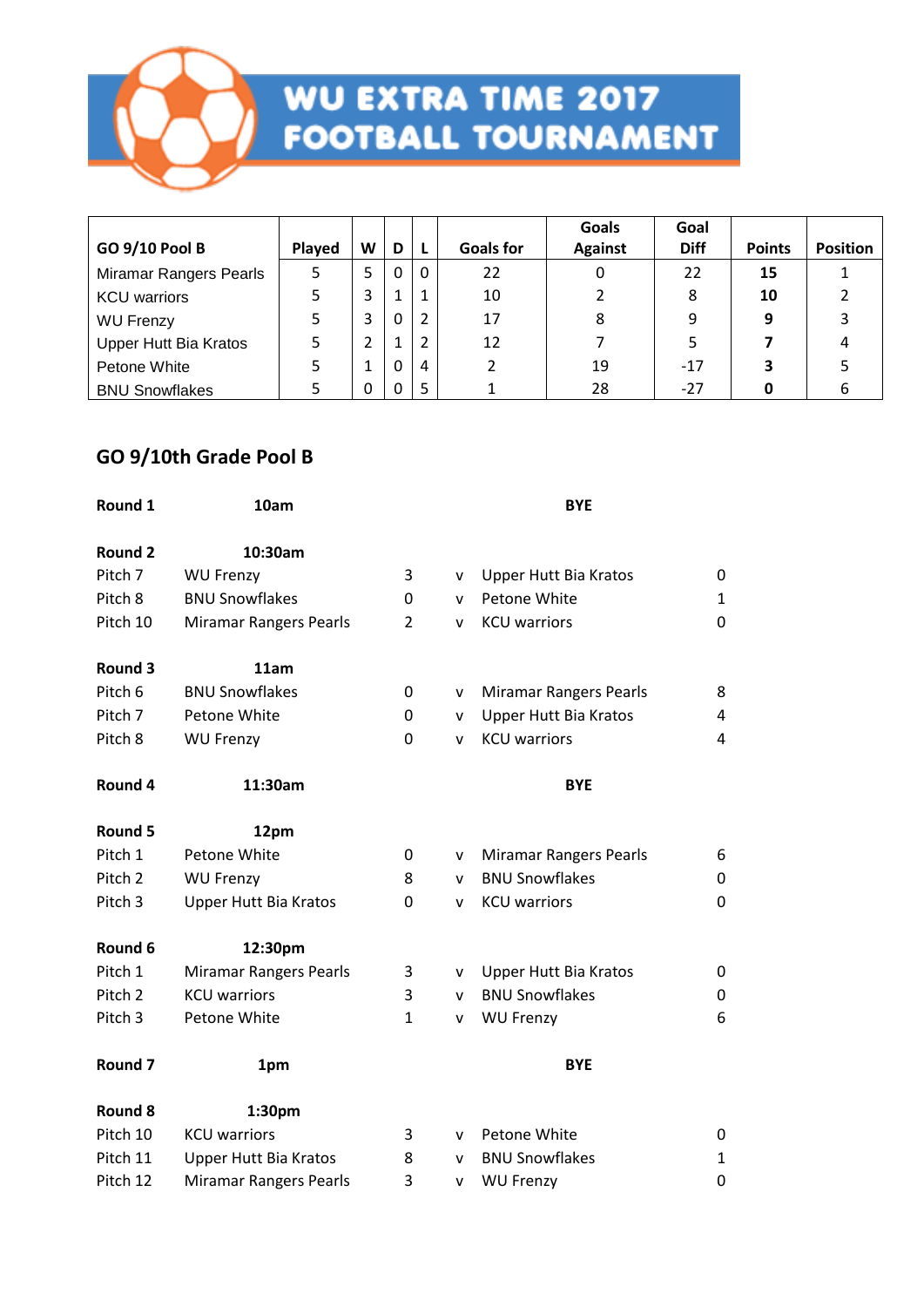

|                       |                                  |        |   |                |   | Goals           | <b>Goals</b>                     | Goal        |                |                 |
|-----------------------|----------------------------------|--------|---|----------------|---|-----------------|----------------------------------|-------------|----------------|-----------------|
|                       | GO 11/12th Grade Pool A          | Played | W | D              | L | for             | <b>Against</b>                   | <b>Diff</b> | <b>Points</b>  | <b>Position</b> |
| <b>EAFC A</b>         |                                  | 6      | 6 | $\mathbf{0}$   | 0 | 41              | 1                                | 40          | 18             | 1               |
| EAFC <sub>1</sub>     |                                  | 6      | 5 | 0              | 1 | 25              | 4                                | 21          | 15             | $\overline{2}$  |
| <b>BNU Red</b>        |                                  | 6      | 4 | 0              | 2 | 14              | 15                               | $-1$        | 12             | 3               |
| <b>WU Who's Krazy</b> |                                  | 6      | 3 | 0              | 3 | 15              | 25                               | $-10$       | 9              | 4               |
|                       | <b>Miramar Rangers Sapphires</b> | 6      | 2 | 0              | 4 | 8               | 16                               | -8          | 6              | 5               |
| Petone Blue           |                                  | 6      | 1 | $\mathbf{0}$   | 5 | 9               | 20                               | $-11$       | 3              | 6               |
| <b>Tawa Sapphires</b> |                                  | 6      | 0 | 0              | 6 | 4               | 35                               | $-31$       | 0              | 7               |
| Round 1               | 10am                             |        |   |                |   |                 |                                  |             |                |                 |
| Pitch 1               | <b>Miramar Rangers Sapphires</b> |        |   | 0              |   | ۷               | <b>EAFC A</b>                    |             | 6              |                 |
| <b>BYE</b>            | WU Who's Krazy                   |        |   | X              |   | <b>BYE</b><br>v |                                  |             | X              |                 |
| Pitch 2               | <b>BNU Red</b>                   |        |   | $\mathbf{1}$   |   | v               | Petone Blue                      |             | 0              |                 |
| Pitch <sub>3</sub>    | EAFC <sub>1</sub>                |        |   | $\overline{7}$ |   | v               | <b>Tawa Sapphires</b>            |             | 0              |                 |
| <b>Round 2</b>        | 10:30am                          |        |   |                |   |                 |                                  |             |                |                 |
| Pitch 1               | WU Who's Krazy                   |        |   | 0              |   | v               | <b>BNU Red</b>                   |             | 4              |                 |
| Pitch <sub>2</sub>    | <b>EAFCA</b>                     |        |   | 8              |   | v               | Petone Blue                      |             | 0              |                 |
| <b>BYE</b>            | <b>Tawa Sapphires</b>            |        |   | X              |   | <b>BYE</b><br>v |                                  |             | X              |                 |
| Pitch <sub>3</sub>    | <b>Miramar Rangers Sapphires</b> |        |   | 0              |   | v               | EAFC <sub>1</sub>                |             | $\overline{2}$ |                 |
| Round 4               | 11:30am                          |        |   |                |   |                 |                                  |             |                |                 |
| Pitch 4               | <b>Tawa Sapphires</b>            |        |   | $\overline{2}$ |   | v               | <b>Miramar Rangers Sapphires</b> |             | 3              |                 |
| <b>BYE</b>            | Petone Blue                      |        |   | X              |   | <b>BYE</b><br>v |                                  |             | x              |                 |
| Pitch 5               | <b>BNU Red</b>                   |        |   | 0              |   | v               | <b>EAFCA</b>                     |             | 8              |                 |
| Pitch 6               | EAFC <sub>1</sub>                |        |   | $\overline{7}$ |   | v               | WU Who's Krazy                   |             | 1              |                 |
| Round 5               | 12pm                             |        |   |                |   |                 |                                  |             |                |                 |
| Pitch 4               | Petone Blue                      |        |   | 0              |   | v               | EAFC <sub>1</sub>                |             | 4              |                 |
| <b>BYE</b>            | <b>BYE</b>                       |        |   | x              |   | v               | <b>BNU Red</b>                   |             | x              |                 |
| Pitch 5               | <b>Miramar Rangers Sapphires</b> |        |   | $\mathbf{1}$   |   | v               | WU Who's Krazy                   |             | $\overline{2}$ |                 |
| Pitch 6               | <b>Tawa Sapphires</b>            |        |   | 0              |   | v               | <b>EAFC A</b>                    |             | 8              |                 |
| Round 7               | 1pm                              |        |   |                |   |                 |                                  |             |                |                 |
| Pitch 1               | EAFC A                           |        |   | 8              |   | v               | WU Who's Krazy                   |             | 1              |                 |
| Pitch <sub>2</sub>    | <b>BNU Red</b>                   |        |   | 3              |   | v               | <b>Miramar Rangers Sapphires</b> |             | $\overline{2}$ |                 |
| <b>BYE</b>            | EAFC <sub>1</sub>                |        |   | x              |   | <b>BYE</b><br>v |                                  |             | x              |                 |
| Pitch <sub>3</sub>    | <b>Tawa Sapphires</b>            |        |   | 0              |   | v               | Petone Blue                      |             | 5              |                 |
| Round 8               | 1:30pm                           |        |   |                |   |                 |                                  |             |                |                 |
| Pitch 1               | <b>BNU Red</b>                   |        |   | 0              |   | v               | EAFC <sub>1</sub>                |             | 5              |                 |
| <b>BYE</b>            | <b>BYE</b>                       |        |   | x              |   | v               | <b>EAFCA</b>                     |             | x              |                 |
| Pitch <sub>2</sub>    | <b>Miramar Rangers Sapphires</b> |        |   | $\overline{2}$ |   | v               | Petone Blue                      |             | $\mathbf{1}$   |                 |
| Pitch 3               | WU Who's Krazy                   |        |   | 6              |   | v               | <b>Tawa Sapphires</b>            |             | $\overline{2}$ |                 |
| Round 10              | 2:30pm                           |        |   |                |   |                 |                                  |             |                |                 |
| Pitch 1               | Petone Blue                      |        |   | 3              |   | v               | WU Who's Krazy                   |             | 5              |                 |
| <b>BYE</b>            | <b>BYE</b>                       |        |   | x              |   | ۷               | <b>Miramar Rangers Sapphires</b> |             | x              |                 |
| Pitch 2               | <b>EAFCA</b>                     |        |   | 3              |   | v               | EAFC <sub>1</sub>                |             | 0              |                 |
| Pitch 3               | <b>Tawa Sapphires</b>            |        |   | 0              |   | ۷               | <b>BNU Red</b>                   |             | 6              |                 |